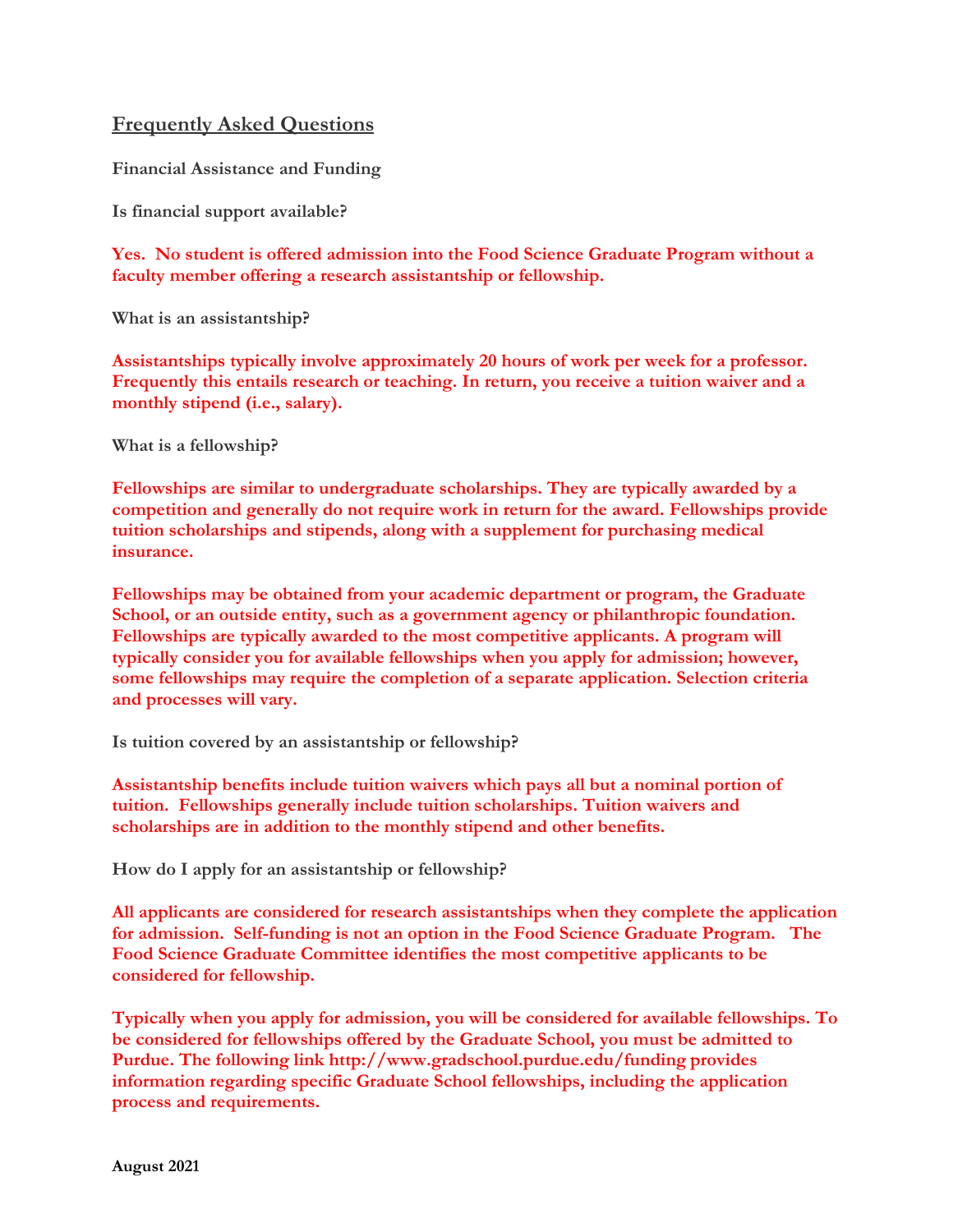**Testing Requirements and Admission** 

**What is the minimum Grade Point Average (GPA) required for admission?**

**The Graduate School requires all admitted students to possess a minimum of a 3.0/4.0 GPA in order to be admitted.** 

**Is the GRE (Graduate Record Examination) required?**

**Yes. (Waived until December 31, 2022)**

**What is the minimum GRE score that is required for admission?**

**Verbal 146, Quantitative 144, Analytical 4.0**

**A holistic approach to the selection process is generally employed by considering all components of the application package, including application information, letters of recommendation, statement of purpose, academic record (i.e., transcripts), test scores, resume/curriculum vitae (CV), and other information a graduate program requires.**

**Do you accept applications for spring or summer admission?**

**Yes.**

**What is the application deadline?**

**Summer Entry: May 15 Fall Entry: July 15 Spring Entry: December 15**

**In general, it is suggested that you apply early in your senior year of college, which is usually nine to 12 months prior to when you want to begin graduate studies. Applying early has its advantages: more funding opportunities are typically available, and more spaces may be available for admission.**

**How competitive am I for admission?**

**It is difficult to predict how likely you are to be admitted to the Food Science Graduate Program at Purdue University. Many factors impact admission decisions, such as the qualifications of other applicants, the number of new students that can be accommodated, and the number of professors that share your research and scholarly interests. Each application is given careful consideration and a holistic approach to the admissions process is generally employed by the graduate admissions committee. All components of the application package, including the application, letters of recommendation, statement of purpose, academic record (i.e., transcripts), test scores, resume/curriculum vitae (CV), and other items required are considered.**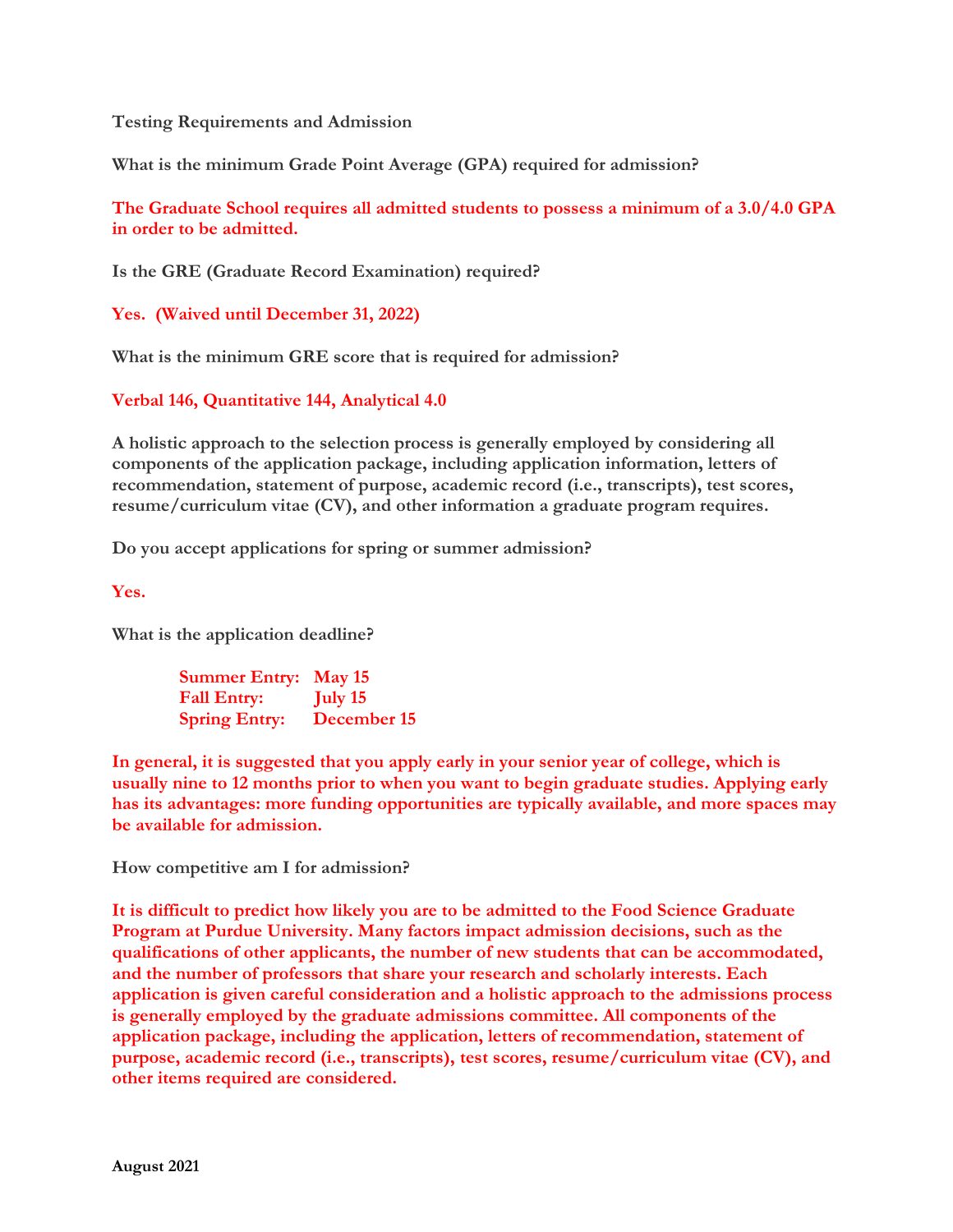**How do I apply?**

**All applicants must complete the [Graduate School's online application](https://app.applyyourself.com/?id=purduegrad) and pay the application fee. Detailed instructions and requirements are available in the application.**

**I have already applied for admission. Now what do I do?**

**If a completed application has been submitted (i.e., you have completed and submitted the Graduate School's application, paid the application fee, and submitted letters of recommendation, official transcripts, test scores, and any other items required), no additional action is required. After your application file has been reviewed by the Food Science Graduate Review Committee, you will be notified of the committee's decision of "acceptable" or "unacceptable" to be considered for available funding. This process typically take 2-3 weeks.**

**I reviewed all of the testing and admissions questions, but I still can't find the answer to my admissions-related question. Are there other resources I can consult?**

**The following link will provide step-by-step information on the application process [http://www.ag.purdue.edu/foodsci/Pages/grad\\_application\\_process.aspx.](http://www.ag.purdue.edu/foodsci/Pages/grad_application_process.aspx)** 

**Tuition and Fees**

**How much is the international student fee?**

**International students pay a \$80 fee each semester to help fund the unique services the University offers to international students, such as immigration regulation advising, cultural/educational programming, SEVIS reporting (Student and Exchange Visitor Information System), and compliance with the United States' government.**

**International Students**

**Am I considered an international student?**

**If you are not a permanent resident or citizen of the United States, you are classified as an international student.**

**Is financial support available to international students?**

**Yes.**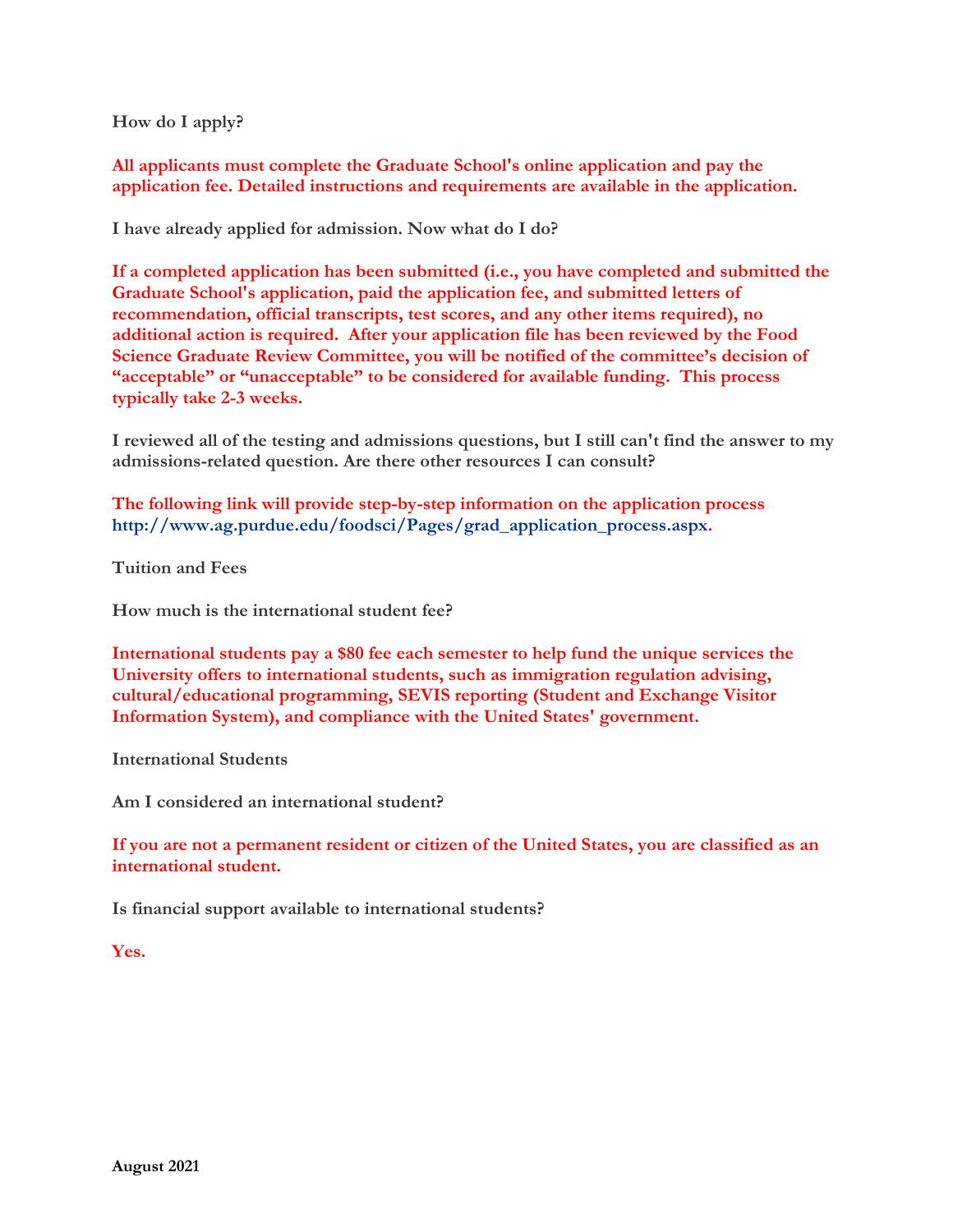**Is the TOEFL (Test of English as a Foreign Language) or IELTS (International English Language Testing System) required?**

**If your native language is not English, you must take either the TOEFL or the IELTS to be admitted to Purdue. The Graduate School requires the following TOEFL scores:**

- **a minimum score of 550 on the paper-based**
- **213 on the computer-based**
- **Internet-based (iBT) overall score: 80** and **individual component score minimums:**
	- o **Writing 18**
	- o **Speaking 18**
	- o **Listening 14**
	- o **Reading 19**
- **TOEFL Essentials overall score: 8.0** and **individual component score minimums:**
	- o **Writing 8.0**
	- o **Speaking 8.0**
	- o **Listening 8.0**
	- o **Reading 8.0**

**\*\*Note that in addition to required minimum scores for writing, speaking, listening, and reading, the Graduate School also requires a minimum overall score that is higher than the minimums for the four area tests combined. Applicants must meet or exceed each of the five scores (listed above) for admission to the Graduate School. Only official TOEFL scores received directly from Educational Testing Service are acceptable.** 

**If you take the IELTS, a minimum band score of 6.5 is required. For more information on the IELTS, visit [www.ielts.org.](http://www.ielts.org/)**

**Are TOEFL scores that are more than two years old accepted by Purdue?**

**TOEFL scores are valid for only two years.**

**I am an international student currently studying in the United States. Do I still have to take the TOEFL?**

**The Graduate School waives the TOEFL for applicants who have received a baccalaureate, graduate, or professional degree from a U.S. institution within the past 36 months (at the time the recommendation for admission is received at the Graduate School.)**

**How do I schedule a campus visit?**

**Please contact Mitzi Barnett, Graduate Program Coordinator at [mbarnett@purdue.edu](mailto:mbarnett@purdue.edu) to inquire about visitation opportunities. All campus visits are done on an individual basis to provide more individualized attention to each applicant.**